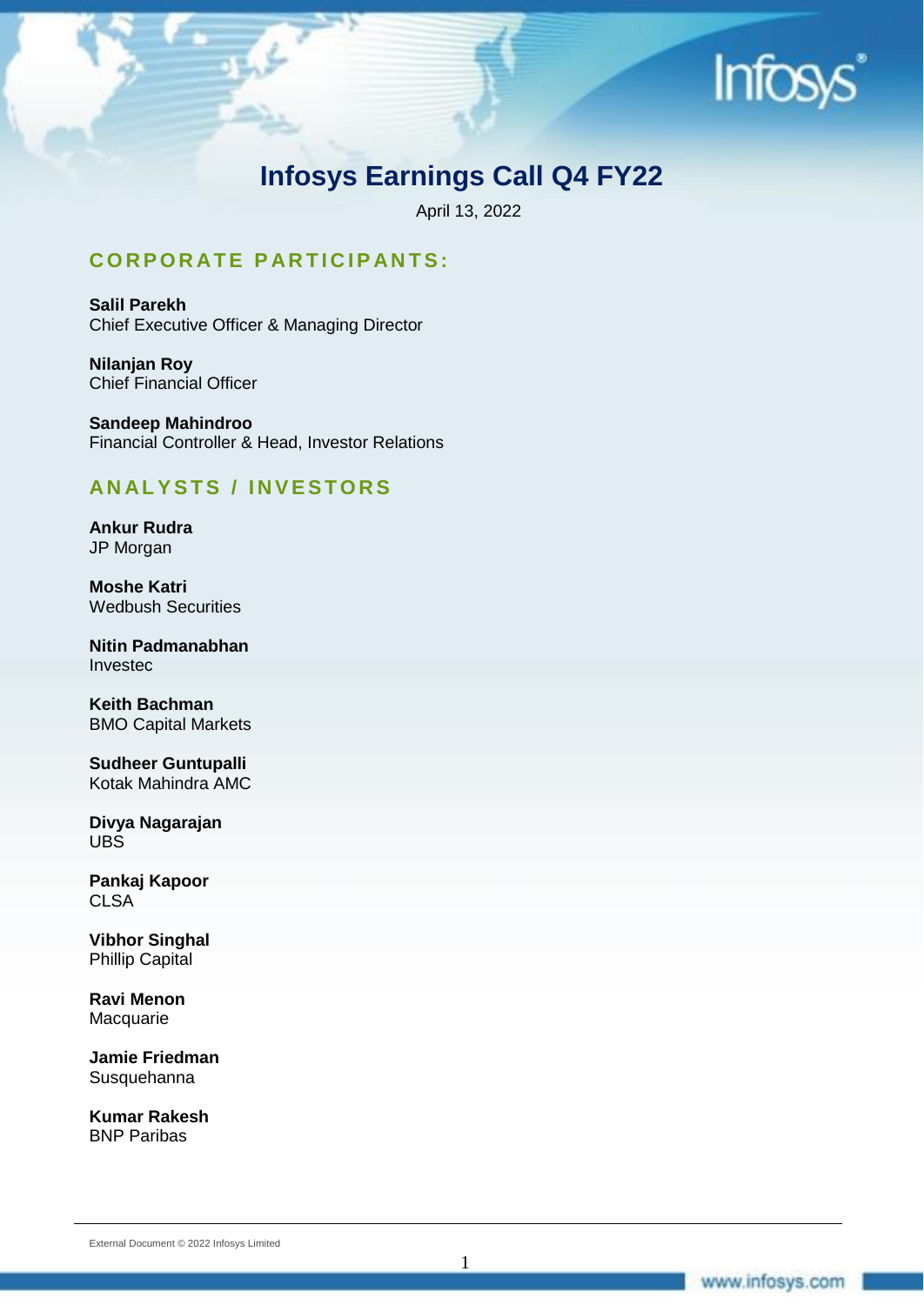

**Sandeep Shah** Equirus Securities

المحاربية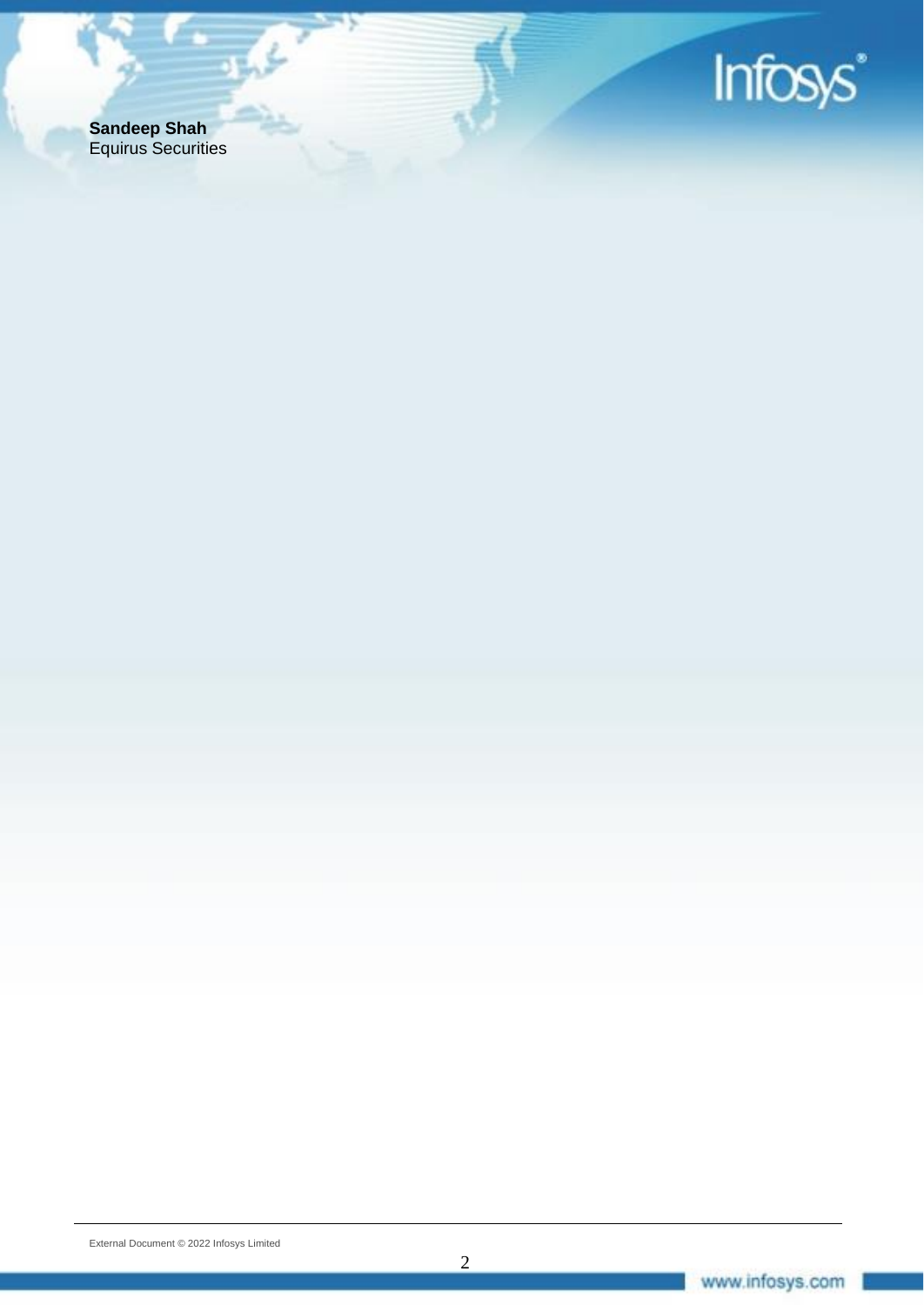

#### **Moderator**

Ladies and gentlemen good day and welcome to the Infosys Earnings Conference Call. As a reminder, all participant lines will be in the listen-only mode and there will an opportunity for you to ask questions after the presentation concludes. Should you need assistance during the conference call, please signal an operator by pressing "\*" then "0" on your touchtone phone. Please note that this conference is being recorded. I now hand the conference over to Mr. Sandeep Mahindroo. Thank you and over to you Sir!

#### **Sandeep Mahindroo**

Hello, everyone, and welcome to the earnings call to discuss Q4 FY2022 earnings release. I am Sandeep from the Investor Relations team in Bangalore. Joining us today on this earnings call is CEO and MD, Mr. Salil Parekh; CFO, Mr. Nilanjan Roy; along with other members of the senior management team. We will start the call with some remarks on the performance of the company by Salil and Nilanjan. Subsequent to which we will open the call for questions.

Please note that anything that we say, which refers to our outlook for the future is a forward-looking statement, which must be read in conjunction with the risk that the company faces. A full statement and explanation of these risks is available in our filings with the SEC, which can be found on [www.sec.gov.](http://www.sec.gov/)

I would now like to turn it over to Salil.

#### **Salil Parekh**

Thanks, Sandeep. Good morning, good afternoon, and good evening to everyone joining on the call. Thank you for taking the time to join us today.

We have had an exceptional year with an annual growth of 19.7% in constant currency terms, which is the fastest growth we have seen in 11 years. We are gaining market share. We are building on our leadership in cloud and digital, and we are a part of more and more programs that our clients are looking at in digital transformation.

Growth was broad-based across business segments, service lines and geographies. Each of our business segments grew in double digits. The top 3 grew in high teens, U.S. and Europe grew over 20%. The North America region crossed \$10 bn in revenue, while Financial Services crossed \$5 bn revenue milestones.

Our digital revenues now account for 59.2% and grew at 41.2% for the year. Our digital revenues crossed \$10 bn annualized on a run-rate basis. Within digital, our cloud work is growing faster, and our Cobalt Cloud capabilities have seen significant traction with our clients.

Our growth has been accompanied by robust operating margins of 23.0%. We delivered these margins while maintaining focus on our employees with increased compensation and benefits.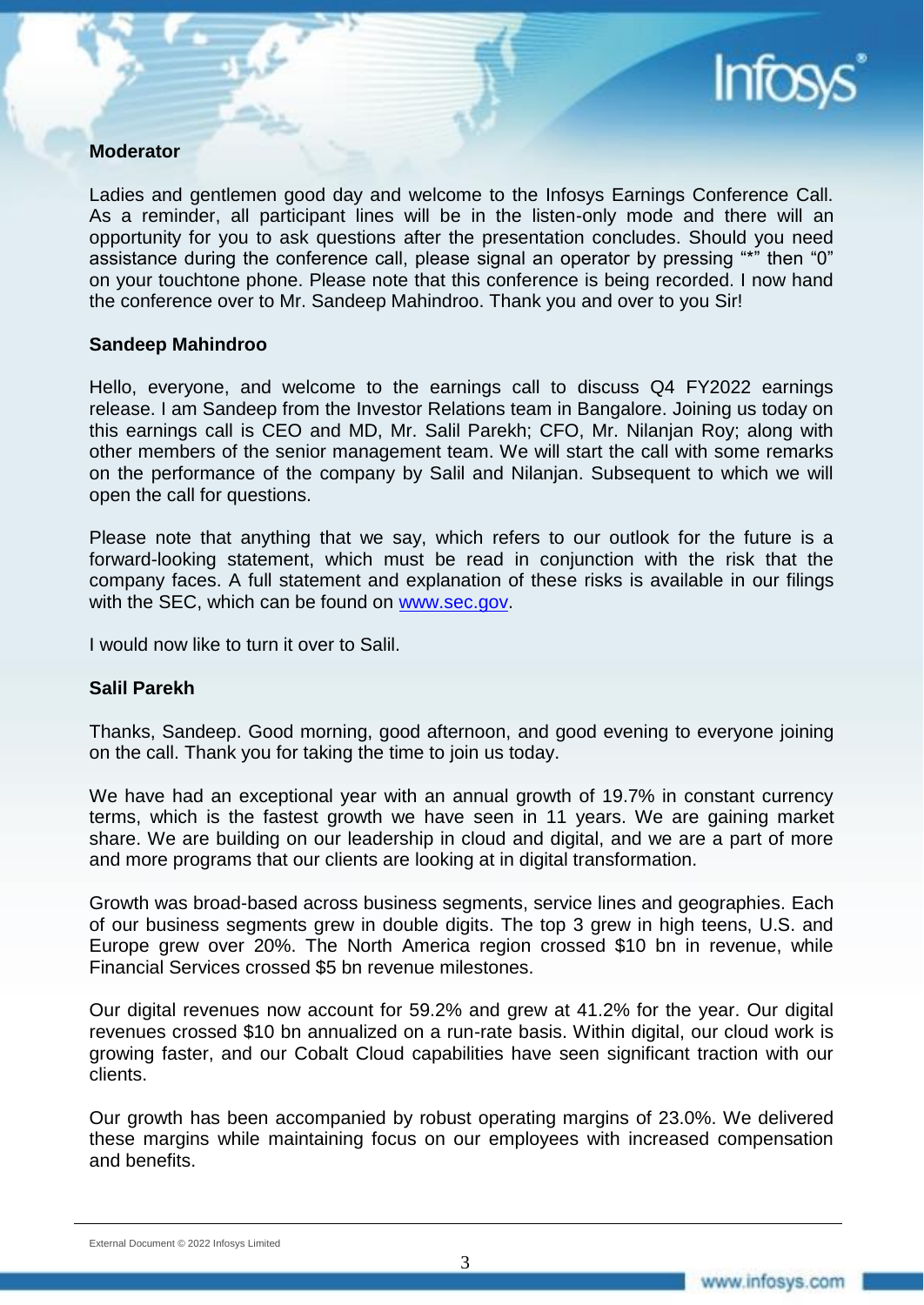

Our large deal wins were at \$9.5 bn for the full year and were \$2.3 bn for Q4. Our net new percentage was 40% for the year and 48% for Q4, helping us set up a strong growth foundation for financial year 2023.

Our Q4 revenue growth was 20.6% YoY and 1.2% QoQ in constant currency terms. Our industry-leading performance in FY2022 would not have been possible without the relentless commitment from our employees. I am extremely proud as well as grateful for the extraordinary efforts in delivering success for our clients.

Our last 12 months' attrition increased to 27.7%. Our quarterly annualized attrition declined by approximately 5 percentage points on a sequential basis.

We recruited 85,000 college graduates in this financial year. In the fourth quarter, we had a net addition of 22,000 employees. We have an overall strong recruitment program. This is a reflection of our enhanced recruitment capabilities, solid brand and deep penetration into various talent markets. This increases our comfort to support clients in their digital transformation agenda as we look ahead.

We have initiated our compensation review exercise for this financial year. We have planned this exercise so that we can focus on employee segments that need greater attention while also covering a broader group with regular increases. As in the past, we will look at individual performance, skills and market benchmarks while determining individual compensation increases. We will focus on accelerated career growth, targeted development and opportunity to work on cutting-edge digital innovation globally.

Our strategy launched 4 years ago has served us well. We have delivered industryleading growth and industry-leading TSR.

Looking ahead to the next phase to further enhance our leadership on the digital innovation curve, we plan to expand our capabilities in scaling our cloud business, expanding digital capability, expanding on our automation work and increasing relevance with our large clients and tech natives and also strengthen our employee value proposition. Our focus on staying ahead in the cloud and digital ecosystem, the focus on our employees and the costs give us strong confidence for the future.

Our sustained momentum in FY2022, large deal wins, robust deal pipeline and client confidence give us comfort to guide for 13% to 15% growth in FY2023 in constant currency.

As we look ahead – as we build our new strategy, that is looking at cloud and the digital ecosystem, our focus on employees and the costs related to the post-COVID work environment, result in our operating margin guidance to be at 21% to 23% for FY2023.

In terms of our business segment performance, let me go through the highlights by segment.

Financial Services segment grew at 14.1% in constant currency, with 8 large deal wins during the quarter and 27 large deal wins in FY2022. Our US business continues to lead the growth as we work on large transformation programs. Our overall large deal pipeline in Financial Services is healthy across the regions.

External Document © 2022 Infosys Limited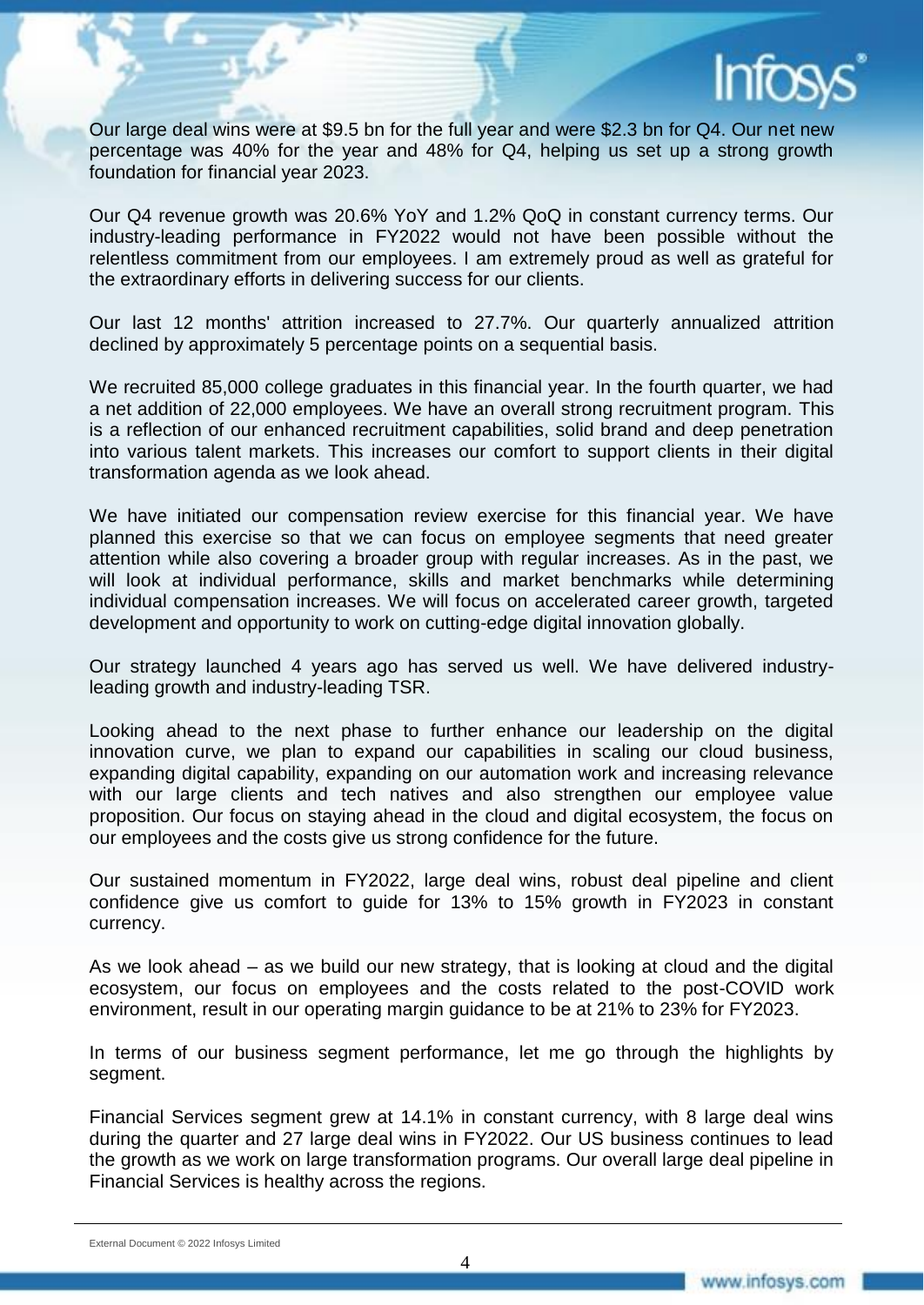

Retail segment growth was at 16.5% in constant currency. As clients focus on digital and cost takeout programs. We are seeing integrated outsourcing deals and transformation programs in the areas of e-commerce, revenue growth management, supply chain, product life cycle management. We won 16 large deals from the segment in the last year and continue to have a healthy deal pipeline.

The Communications vertical grew strongly at 29.2% in constant currency. We see customer experience, IT and network simplification, lean and automated zero-touch operations, time to market and integrated data for digital enterprise as the key themes for clients in this segment.

Energy, Utilities, Resources and Services segment growth increased further to 17.8% in constant currency. We see continued and increased emphasis on digital transformation, especially around customer experience, operational efficiency and associated legacy transformation. We won 4 large deals in the last quarter and 18 large deals in FY2022 from this segment.

Growth in Manufacturing segment increased to over 50% in constant currency. There were 6 large deal wins in this segment in the last quarter and 13 wins for the last year. We are helping clients across engineering, IoT, supply chain, cloud ERP and digital transformation areas.

Hi-Tech growth accelerated further to 20.9% in constant currency. We have seen an increase in deals based on edge computing, digital marketing and commerce. Cybersecurity is another area of focus for clients due to increased threat perception.

Life Sciences vertical grew by 16.2% in constant currency. Clients are driving digital transformation of clinical trials to reduce cycle times through direct data capture, digital patient engagement to accelerate drug discovery, and reducing costs.

In the last quarter, we were rated as a leader in 11 ratings in the areas of cloud services, big data and analytics, IoT and engineering, modernization and artificial intelligence.

We announced the acquisition of oddity, a Germany-based digital marketing and experience and e-commerce agency. Together with Wongdoody, this will further strengthen our creative branding and experience design capabilities.

With respect to capital allocation, the Board has proposed a final dividend of Rs.16 per share, taking the total dividend for financial year 2022 to Rs.31 per share, an increase of 14.8% over the past year.

I want to express Infosys' support for all the people impacted by the humanitarian crisis in Europe. The company advocates for peace between Russia and Ukraine.

While Infosys does not have any active relationships with local Russian enterprises. We have a small team of less than 100 employees based in Russia, which service a few of our global clients. In light of the prevailing situation, we made a decision to transition these services from Russia to our other global delivery centers.

External Document © 2022 Infosys Limited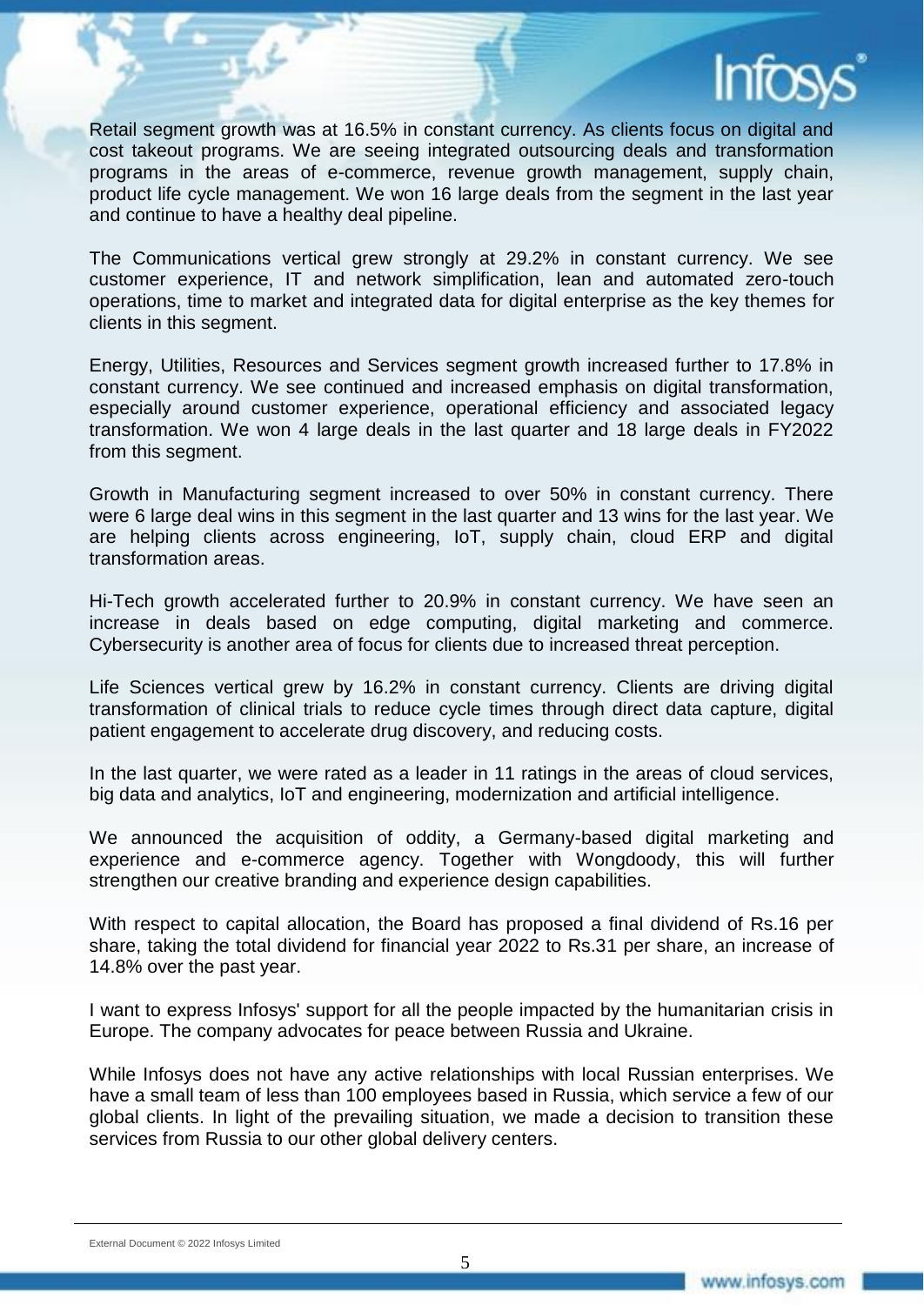

To support this humanitarian assistance initiatives in the region, Infosys has committed \$1 million towards Ukrainian relief efforts and is launching a program to digitally reskill up to 25,000 individuals.

With that, let me hand it over to Nilanjan for his update.

### **Nilanjan Roy**

Thanks, Salil. Good evening, everyone, and thank you for joining the call.

We navigated yet another year of a challenging environment with strong growth of 19.7% in constant currency, which is highest in a decade. The incremental revenue added this year was higher than the incremental revenue added in the previous 3 years together. This was backed by broad-based growth across segments and robust growth in our digital portfolio at 41.2% in constant currency.

Operating margin for the fiscal stood at 23.0%, which was at the midpoint of our guidance band of 22% to 24%. In the backdrop of various supply side pressures, we rolled out various measures to reduce attrition – higher compensation increases, higher promotions, skill-based interventions, etc. in addition to higher subcons.

Free cash flows for FY2022 crossed \$3 bn. DSO reduced by 4 days to 67 days. Capex increased marginally to \$290 million on the back of continued focus on optimizing the infra creation-related spend. Consequently, FCF conversion as a percentage of net profit was 103% for FY2022.

FY2022 EPS grew by 14.3% in dollar terms and 15.2% in INR terms. Return on equity at 29.1% improved by 1.7% over the prior year.

Coming to Q4 performance -

Revenues grew by 20.6% YoY in constant currency and 1.2% sequentially. Growth was broad-based across verticals and geos and was in double digits.

Although volume growth remained healthy in Q4, revenue growth in Q4 was impacted by usual seasonality, COVID impact during the early part of the quarter and the client related contractual provision, which we expect to recover in the future. This also impacted Q4 margins.

Mining of large clients was extremely strong in FY2022. \$100 mn client count increased to 38 compared to 32 in FY2021. We had 12 clients giving \$200 mn annual revenues compared to 7 in FY2021.

We have added ~22,000 net employees, including trainees during the quarter, the highest ever in the company's history, as we made headroom to capture the robust demand environment ahead. Consequently, utilization in Q4 declined to 87.0% while on-site effort mix inched up to 24.0%. Voluntary LTM attrition increased to 27.7%. While LTM attrition continues to increase due to the tail effect, quarterly annualized attrition saw a decline of approximately 5% after flattening in the previous quarter.

External Document © 2022 Infosys Limited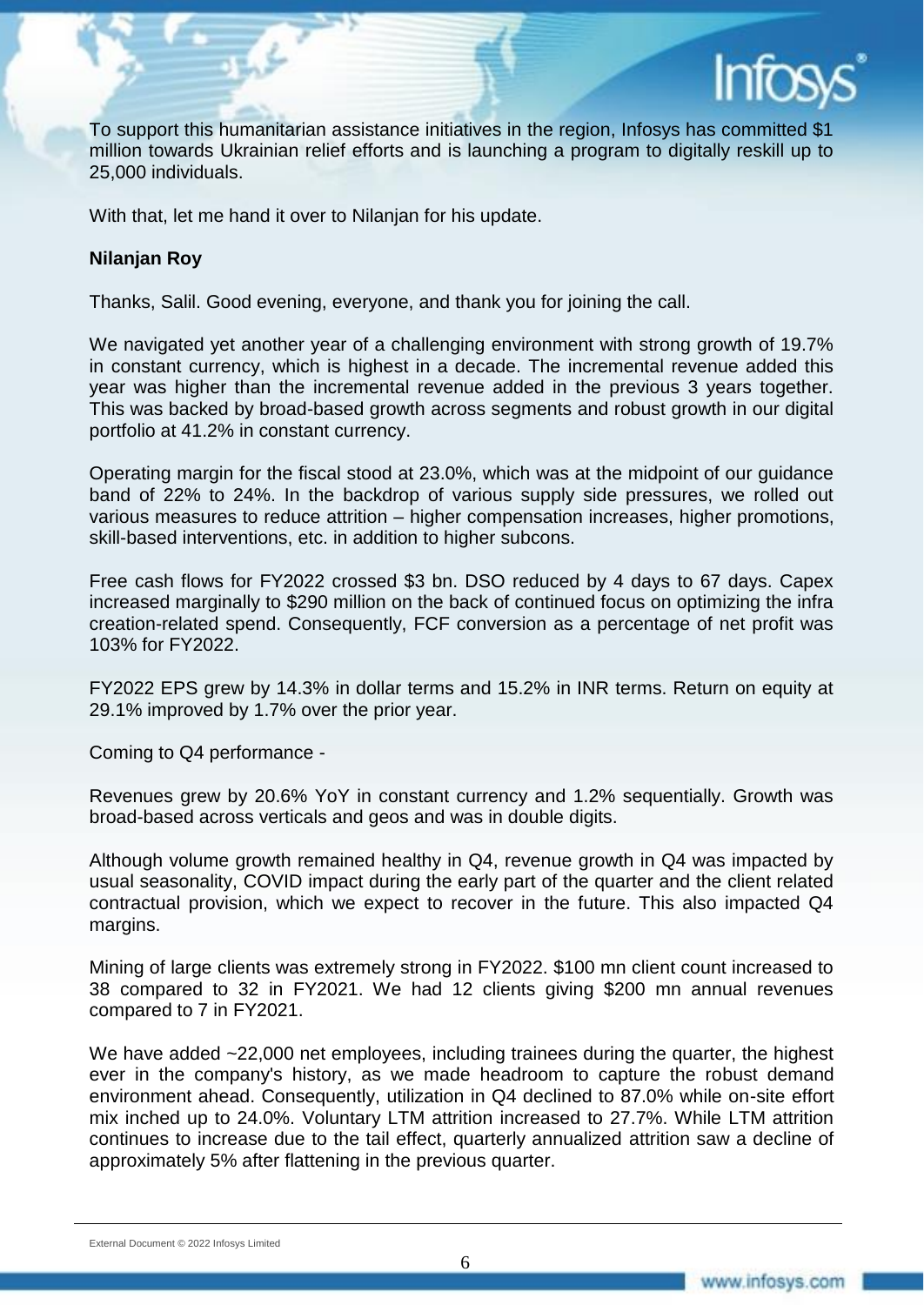

Q4 margins stood at 21.5%, a drop of 200 basis points versus previous quarter. The major components of the sequential margin movement were as follows:

- 1.6% impact due to lower calendar working days, client contractual provision as explained above and other pricing puts and takes,
- 0.6% impact due to lower utilization as we create capacity for the future,
- 1% due to higher visa costs, third-party costs and other one-offs, which we benefited in Q3,

and these were offset by

approximately 1.1% benefit due to salary-related benefits, including lower working days, leave costs and others.

Q4 EPS grew by 9.2% in dollar terms and 13.4% in rupee terms on a YoY basis.

Our balance sheet remained strong and debt-free. Consolidated cash and equivalents increased further to \$4.9 bn at the end of the quarter. Free cash flow for the quarter was healthy at \$761 million, and yield on cash balance remained stable at 5.29% in Q4.

In line with our capital allocation policy, the Board has recommended a final dividend of Rs.16 per share, which will result in a total dividend of Rs.31 per share for FY2022 versus Rs.27 per share for FY2021, an increase of 14.8% per share for the year. Including the final dividend and recently concluded buyback over the last 3 years, we have returned 73% of FCF to shareholders under our current capital allocation policy.

Our accelerated investments in the last few years in strengthening our digital footprint, enhancing large deal capabilities, localization, talent building has enabled us to gain consistent market share. With the acceleration of digital disruptions across industries, we see further scope to engage more closely with clients and capitalize on the expanding market opportunities.

We have identified areas of investments, including doubling down our focus on digital portfolio, scaling our cloud offerings and further enhancing our capabilities in emerging technologies. We also remain committed to offer a compelling value proposition to employees through reskilling, incentivization and a holistic career growth. We plan to neutralize the impact of some of these through aggressive cost optimization and value-led pricing driven by service and brand differentiation. This, along with post-pandemic normalization of some expenses, like travel, facilities, etc, is reflected in the revised margin guidance for FY2023 of 21% to 23%.

With the pandemic hopefully behind us, we hope to see many of you in person over the next few months.

With that, we can open the call up for questions.

#### **Moderator**

Thank you very much. We will now begin the question-and-answer session. The first question is from Ankur Rudra from JP Morgan. Please go ahead.

#### External Document © 2022 Infosys Limited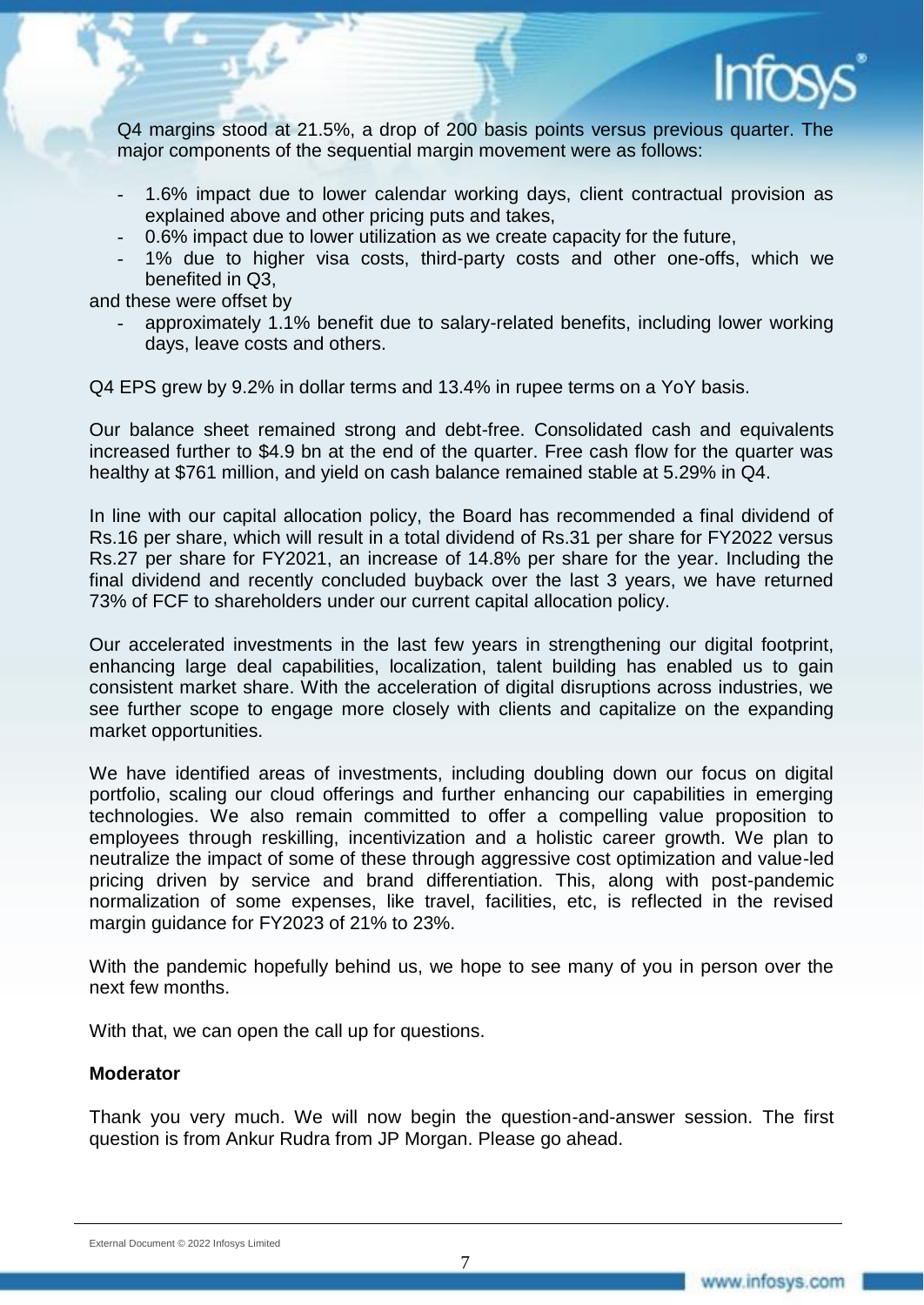## **Ankur Rudra**

The first question is on the revenue guidance. Last year at this time Salil, the revenue guidance was a bit low at the beginning of FY2022 and at that time I would say at least the order book was a lot stronger, you had a mega deal in the order book and perhaps a stronger exit rate. So curious to know, what gives the confidence of giving a slightly higher guidance at the beginning of this year, given, may be a more volatile macro situation.

### **Salil Parekh**

Hi Ankur thanks for your question. What we see today is the demand environment from our client base is strong. We have for the year \$9.5 bn in large deals, 40% net new, for the quarter \$2.3 bn, 48% net new and a strong expansion in dimensions relating to new client work and relating to actual expansion across different strata. Given all those factors, we came to view that we could see growth in the range of 13% to 15% for this financial year.

### **Ankur Rudra**

Understood this, does this bake in any kind of reversal that you alluded to from the client situation in fourth quarter?

### **Salil Parekh**

The client situation of the fourth quarter will reverse over some period. We have not specified that. That reversal in any case is not such that will make a huge impact in the full year. We see this coming really from the strong demand that we are seeing within the market from what we are seeing in the existing base of business that we have, the expansion within clients that we are seeing and some of the new client acquisitions that we are witnessing. So, putting all those factors we came to this view.

#### **Ankur Rudra**

Thank you, appreciate this. The follow up question is on margin. Maybe to start with could you elaborate the third-party cost which went up sharply this quarter and last quarter. Is this the sticky new level given the nature of deals you are signing? And as a connected question could you elaborate the cost that has been baked into to the 2023 guidance on margins including the wage inflation levels, the extent of the pace of the reversal or normalization of the cost base.

#### **Nilanjan Roy**

I think many of the large deals which we get is through bundling our services with the software and the allied services and that gives us a multiplier effect in the client landscape. And that you have seen over the last few years, so that is one of the reason also you have seen the cost increase and has helped us in the quarter and the year going forward.

On YoY perspective for FY2023 we do not call out the wage impact. As Salil said, it will be a competitive compensation hike. We will differentiate hike in talent and in some places, it will be more broad-based and of course around that we have a lot of cost optimization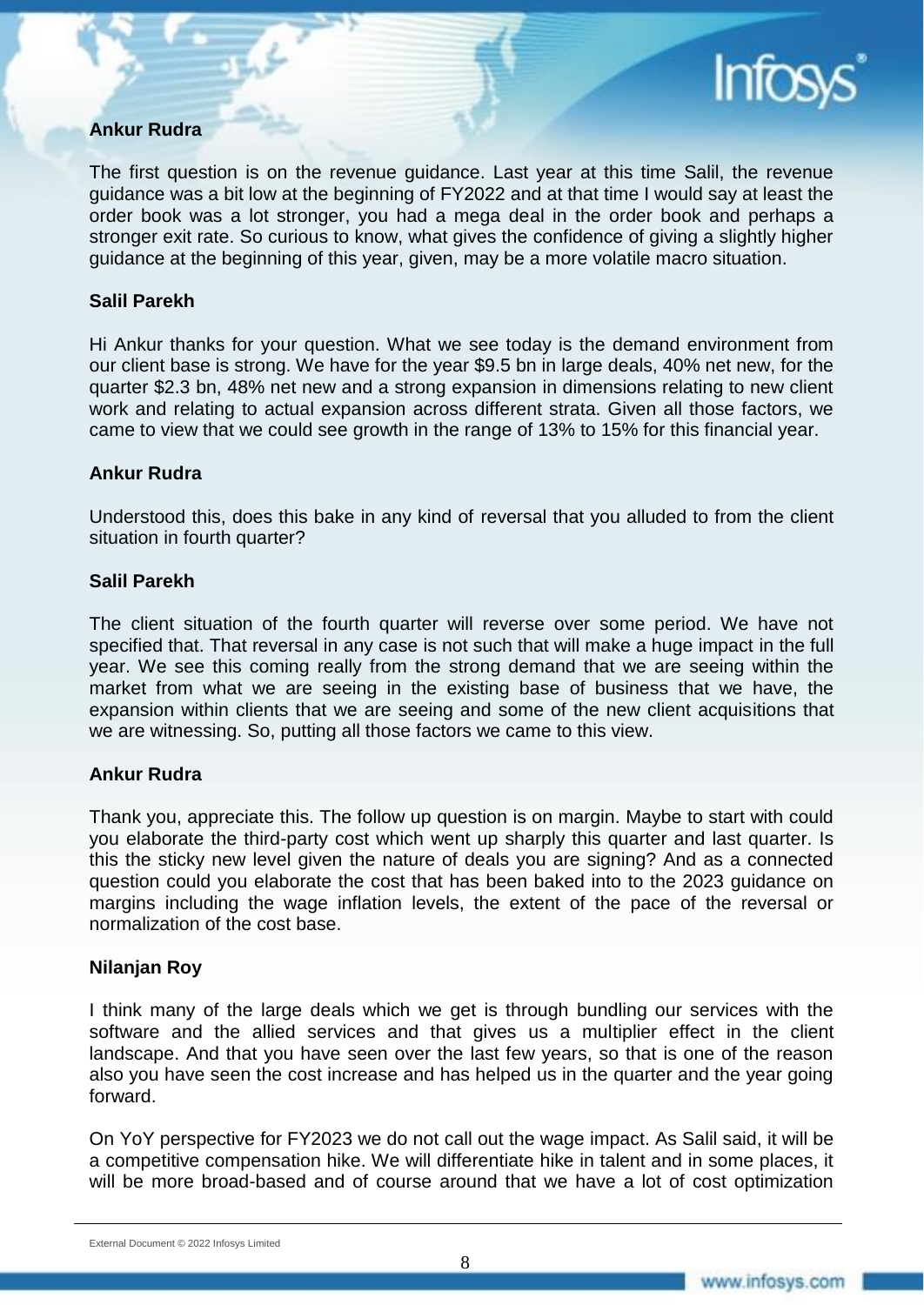

which we usually do. Some of them in the year past were tailwinds; for instance the onsite offshore mix. But subcon became a headwind for us last year and some of these in a way will start going the other way in the following year. Of course, the wage hikes will hit us early on the year as well in quarter one itself, so that will be initial headwind, but we have seen the overall impact of our cost optimization.

On pricing, we have started discussions as Salil mentioned earlier with our clients. Of course, this is a much longer haul, it happens more on T&M, renewals etc. But for FP side of the business these are much more longer-term discussions. And these are also competitively bid but I think the discussions have started. All of our sales people are actively engaged in this and looking at the overall demand and the supply front on this and we have started making head way on this.

### **Ankur Rudra**

Thank you and best of luck.

#### **Moderator**

Thank you. The next question is from the line of Moshe Katri from Wedbush Securities. Please go ahead.

#### **Moshe Katri**

Thanks for taking my questions. It would be great if you can give us some more clarity and the client specific contractual position that you mentioned is getting lot of questions from the investors. How does that impact the revenue numbers for the quarter. Is there a margin impact as well? I think any clarity is going to be really helpful. And this is a followup looking at the margin guidance for FY2023, I would see you have brought down by a 100 basis point. Are we assuming they picked up from the wage inflation here and then are we also assuming lower pricing power which is something that actually did help in terms of levers hardly for the past 6 to 12 months. Thanks a lot.

### **Nilanjan Roy**

Moshe we heard the first question on the client contractual provision. Just to clarify this the numbers are very small. These are less than a percentage, so it is not a big impact overall as people are making it out. So we just want to close that out. It is not a big impact but less than 1%. But since you are looking at revenue growth sequentially, I just wanted to call it out.?

### **Moshe Katri**

The second question is to do with your margin guidance for FY23, does this actually factor an acceleration in wage inflation in FY2023 and maybe a lower pricing power also kind of not factored into those numbers?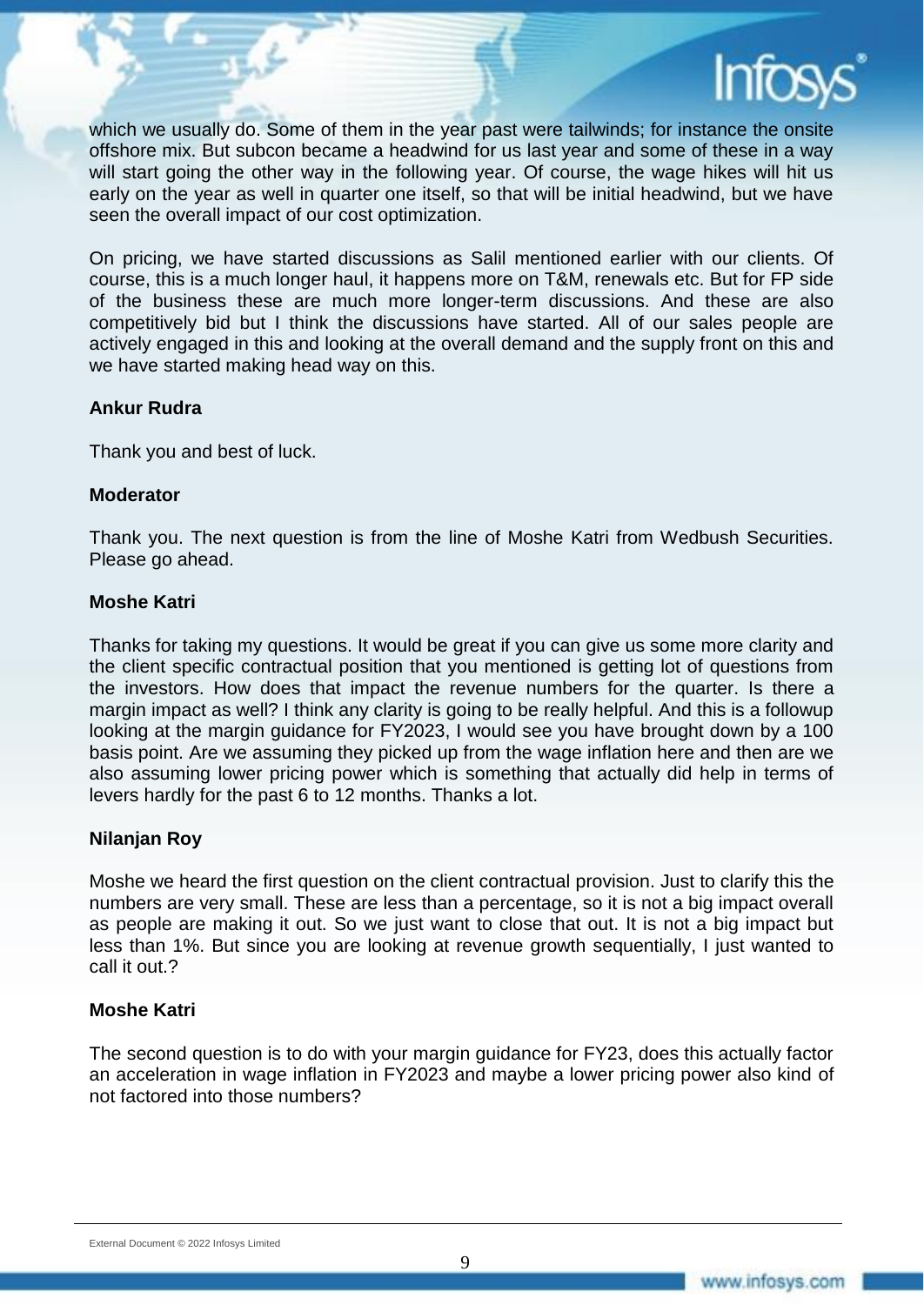

### **Nilanjan Roy**

Okay Moshe , I could make out something you said about of wage inflation as well. So yes, in Q1, we will do a compensation hike as well both offshore and onsite and like I said it will be competitive. We will benchmark this, differentiate on talent side as well. And that is something we have seen over the last year has helped us, especially towards people with the higher skills set, so that is working for us.

The overall margin guidance reflects a number of events. We talked about some of the normalization of the pandemic benefits we have got on travel and facility, and some of that we are seeing is going to come back. And secondly, we are seeing some of the headwinds in terms of onsite-offshore which we think we have got a large benefit last year. So, we have to see how this opens up in the rest of the year. On the other hand, with our recruitment engine really kicking up now, we have seen subcon cost has actually plateaued during this quarter and we think for the rest of the year we should be able to pull back cost on subcon line. Automation remains very core to us – cost optimization every year. We are speaking of automating between 3000 to 4000 people and putting in BOTS and this I am talking about for the quarter, So, we have comprehensive plans and we have talked about pricing as well. 21% to 23% is a reasonable margin band we think we are comfortable to operate in for the next year. If you recall even pre pandemic in a way, we were in at 21% to 23% as we ended FY2020 which was the year before pandemic at 21.3% if I am not mistaken. So, we are at 21% to 23% and it is a comfortable range we are happy to be in.

#### **Moderator**

Thank you. The next question is from the line of Nitin Padmanabhan from Investec. Please go ahead.

#### **Nitin Padmanabhan**

Hi good evening just two questions from my side. The first one was on the guidance. So, if I understand right, typically you have a high visibility for the next two quarters and if I look at the last year net new deal wins, it is actually lower than the prior year. So I was just wondering is the mix of much smaller deals which do not reflect within the overall large deal win number that you are talking about, is that a much higher number, is that we should think about it? Second is the pipeline of larger deals that could come through that is giving the confidence or is it the smaller deals? so that was the first question.

#### **Salil Parekh**

Thanks for the question. We are not specifying today the different types of deals within the mix. Few points to give some color on it. First the pipeline that we see today is the largest pipeline we have in terms of large deals so that gives us a good confidence. Our net new for the year is strong. We have good momentum exiting this financial year 2022, which gives us a good foundation for next year and we see continued traction within clients, as we are expanding as we are consolidating, as we are gaining market share, so that gives us added boost. Hopefully that gives you a little bit of color on that.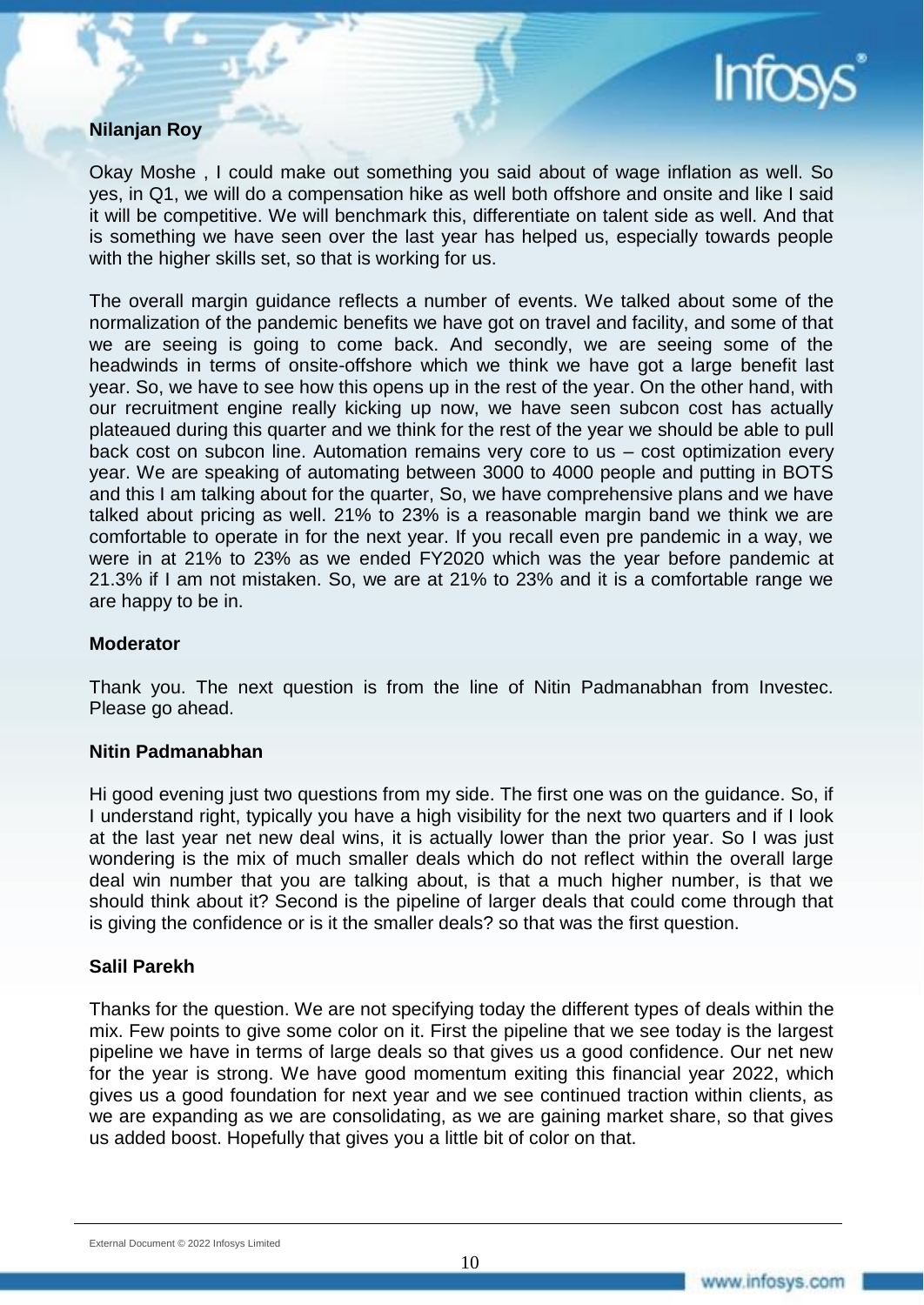

### **Nitin Padmanabhan**

Sure. The second question was in terms of how are you seeing onsite wage inflation broadly? When you compare the prior year, do you see that at a much higher level for the industry in the US, just wanted your thoughts on that. And finally, any specifics on the financial services space which is relatively softer and for life sciences where we actually saw a sharp drop for the quarter?

#### **Salil Parekh**

On the wage inflation, outside India is definitely higher than what we were seeing last year and that will become a part of how we factor in our overall compensation increase. Wage inflation numbers in most of the western geographies are higher today than they were 12 months ago.

On financial services while in the quarter we saw the QoQ was lower, the overall demand environment remains very strong for us in this segment. We see a good pipeline there. There were significant large deal wins for the year and in the quarter and we remain confident with the growth in financial services. In life sciences conversely, we had in the previous quarter several onetime large deals and that is what made the QoQ look softer. It is a smaller unit for us. So, there is much more volatility in that, but the underlying demand in life sciences looks to be in good shape.

#### **Moderator**

Thank you. The next question is from the line of Keith Bachman from BMO Capital Markets. Please go ahead.

#### **Keith Bachman**

I want to ask a question about what are your assumptions on attrition and utilization, how should we be thinking about those terms over FY2023 and specifically if you could correlate what is the impact in terms of your margin guidance that you provided here today of 21% to 23%?

#### **Nilanjan Roy**

I think firstly on the utilization we are still at the higher end at 87%. We want to bring this down. Now having said that, a lot of this will happen through the influx of freshers. So it is not a dollar for a dollar in that sense. The utilization will start impacting by putting in more freshers who are at a lower cost, but will still have a margin headwind. But if you looking for a math behind it there is no straight correlation because it is not one for one in that sense. So that is first.

On attrition, yes, we think that this should come down in the following year. The impact that we are seeing now – the impact of putting freshers in – not only by us, but by the entire industry because it was a rotational churn issue across the industry. As the industry puts in freshers, there is a new source of supply across the industry as well. And finally the intervention which we are doing now as well. So, that is all factored into our 21% to 23%.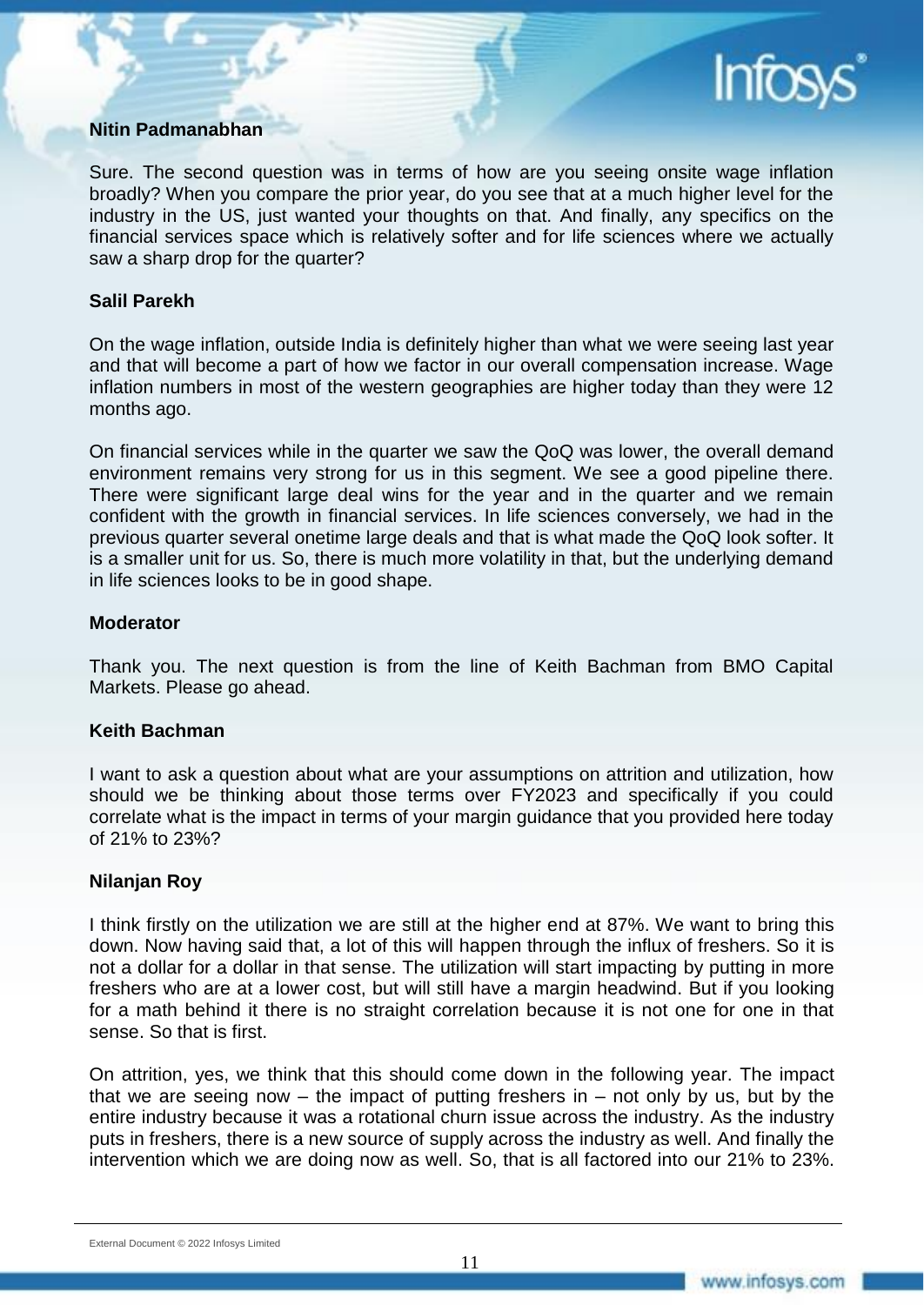

We are also looking at investments, like Salil said, around cloud, around digital capabilities; and therefore that is also baked into the next year's guidance.

#### **Keith Bachman**

Okay just to clarify and then I will see the floor, does the attrition come down for the industry or Infosys or both.

#### **Nilanjan Roy**

It will be both, I do not think we are in a silo on the ecosystem, we are all interconnected. My attrition is somebody else lateral and somebody else's attrition is my lateral and therefore if the industry has to come out of this it is fundamentally through volume. Volume has to be through fresher, there is no other source of volume. Therefore, as we start pumping in more freshers send them for training put them into the bench and then get them into production. I think that cycle takes time, and you are already seeing the benefits of this – not only with us but also seeing that with the industry as well.

#### **Moderator**

Thank you. The next question is from the line of Sudhir Guntupalli from Kotak Mahindra AMC. Please go ahead.

#### **Sudheer Guntupalli**

Good evening gentlemen. Thanks for giving me the opportunity. Nilanjan as you made a comment that pre-pandemic we were at 21.3% margin and our current margin guidance band is also somewhere around that. So should we read this margin downgrade as more of a structural reset in the company's aspirational profitability going back to pre-COVID margin levels or should we see this more of a onetime downgrade for FY2023 led by transient supply side pressures.

#### **Nilanjan Roy**

Yes, so as you know, we only give the margin guidance for the year – 21% to 23% and FY2020 operating margin was 21.3%. We will see where we end up, but the comfortable range for FY2023 is 21% to 23% - nothing more than that. Just talking about the investments we are going to make- not only on talent. This is a robust demand environment and we do not want to lose highly skilled talents. So, we are rolling out interventions there. We are rolling out intervention on the sales side, on the marketing side, on the digital, cloud. So, we have multiple interventions and we have seen the success of that over the last 4 years and this is also in front of you. That is something which we have looked at and baked into the margin for next year.

#### **Sudheer Guntupalli**

Sure Sir. An extension of this question, the current exit margin rate in March 2022 and margin downgrade for FY2023 it gives a bit of a deja vu feeling of the exit margin and guidance situation exactly 3 years ago in March 2019. In fact, we were not staring at so many margin headwinds like we are now barring a bit of an elevated attrition at that time.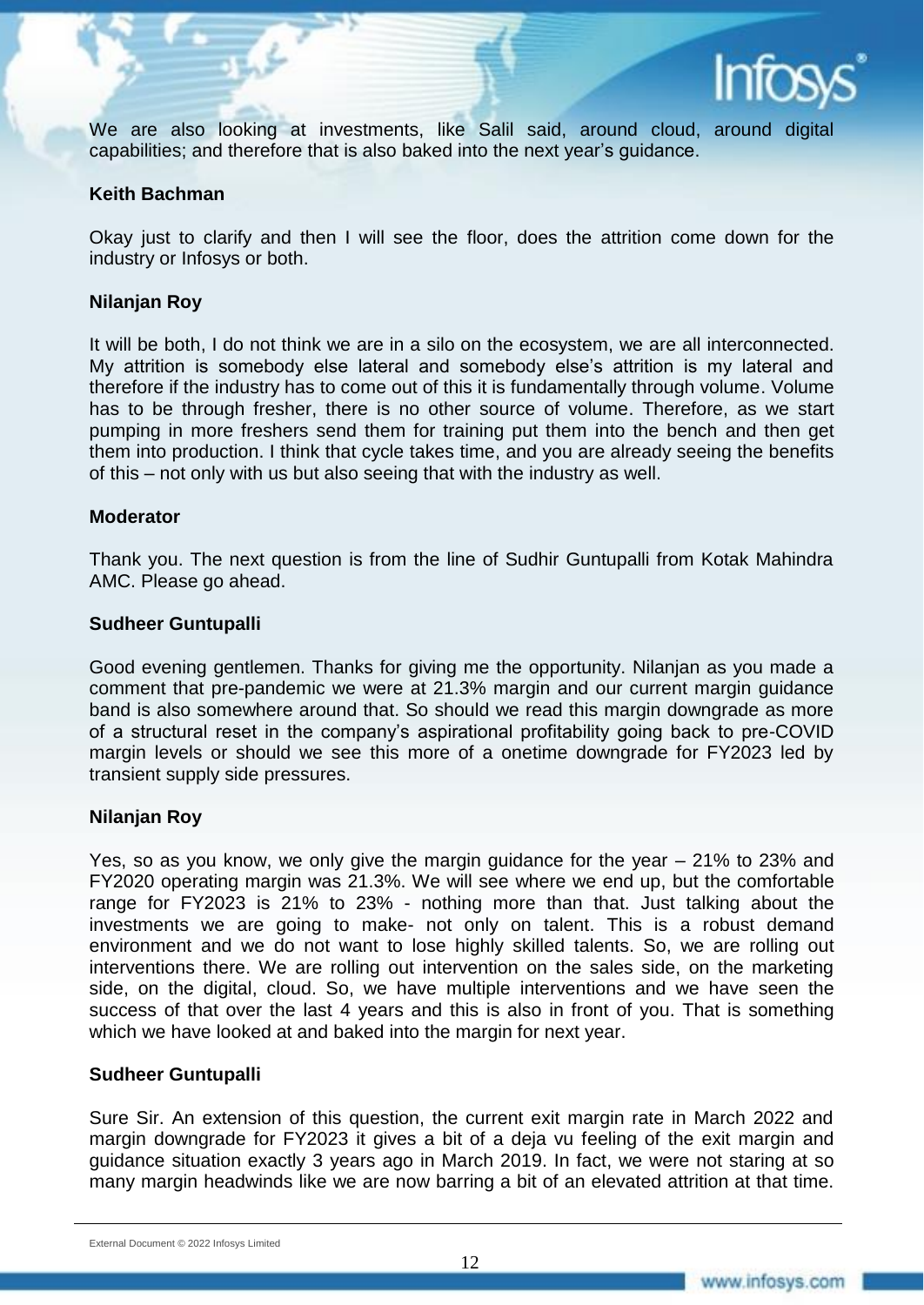

So my question is, is it fair to assume that for the next four quarters margin trajectory will trace somewhat of a similar path like getting FY2020 where the current delta in growth will likely take care of the delta in margin headwinds or do you see any major divergences in terms of how the pattern will play out over the next four quarters.

### **Nilanjan Roy**

So, yes like I said on the margin side we know there is going to be a Q1 impact. We know there are more longer-term cost optimizations we can resort to. So, I think it will be multiple impact of all this. And of course, growth will always help. And you've seen that the impact of growth on our operating leverage also has helped in the past. So, it's a combination of all this.

#### **Moderator**

Thank you. The next question is from the line of Divya Nagarajan from UBS. Please go ahead.

### **Divya Nagarajan**

Thanks for taking my question and congrats on what has been a great year overall. Looking forward I think this question has been attempted in different ways by some of the earlier questions that came through, but if you were to kind of think about your guidance on revenue for the full year and think about what are the puts and takes in terms of any delta that you might see on demand, how comfortable do you feel that you have a cushion? If I also look at your past track record, you have taken up guidance pretty much every year consistently multiple times during the year. Is there enough buffer on both sides of the equation is my first question.

#### **Salil Parekh**

The way we looked at our growth guidance, we really try to take a look at where is the demand today, what we have done with large deals, what we are seeing across many of our accounts. For example, if you see some of the statistics that we share, number of accounts over \$100 mn or \$50 mn- they have seen big movements over the last 12, 24, 36 months. So we have some view of how that will move in the coming year and then how we are working on new account acquisitions and focus on that. Those are the things we built in, to build the guidance and that is the approach we take every year and in April as we look ahead and then as the year moves, as we get other information we try to then see how best to communicate what we are seeing in the demand environment. It's the same approach that we will follow. So, it is difficult for example to say what does it mean there is a cushion and not cushion because at this stage what we see is what we are sharing which is 13% to 15% on the growth and in every quarter with the broad-based connection we have with clients and interactions across the industry we will continue to share what we see with respect to the demand environment.

### **Divya Nagarajan**

Got it and on the margin side I think you have spoken repeatedly about investments and the investments for future growth. If you were to split your margin you have taken your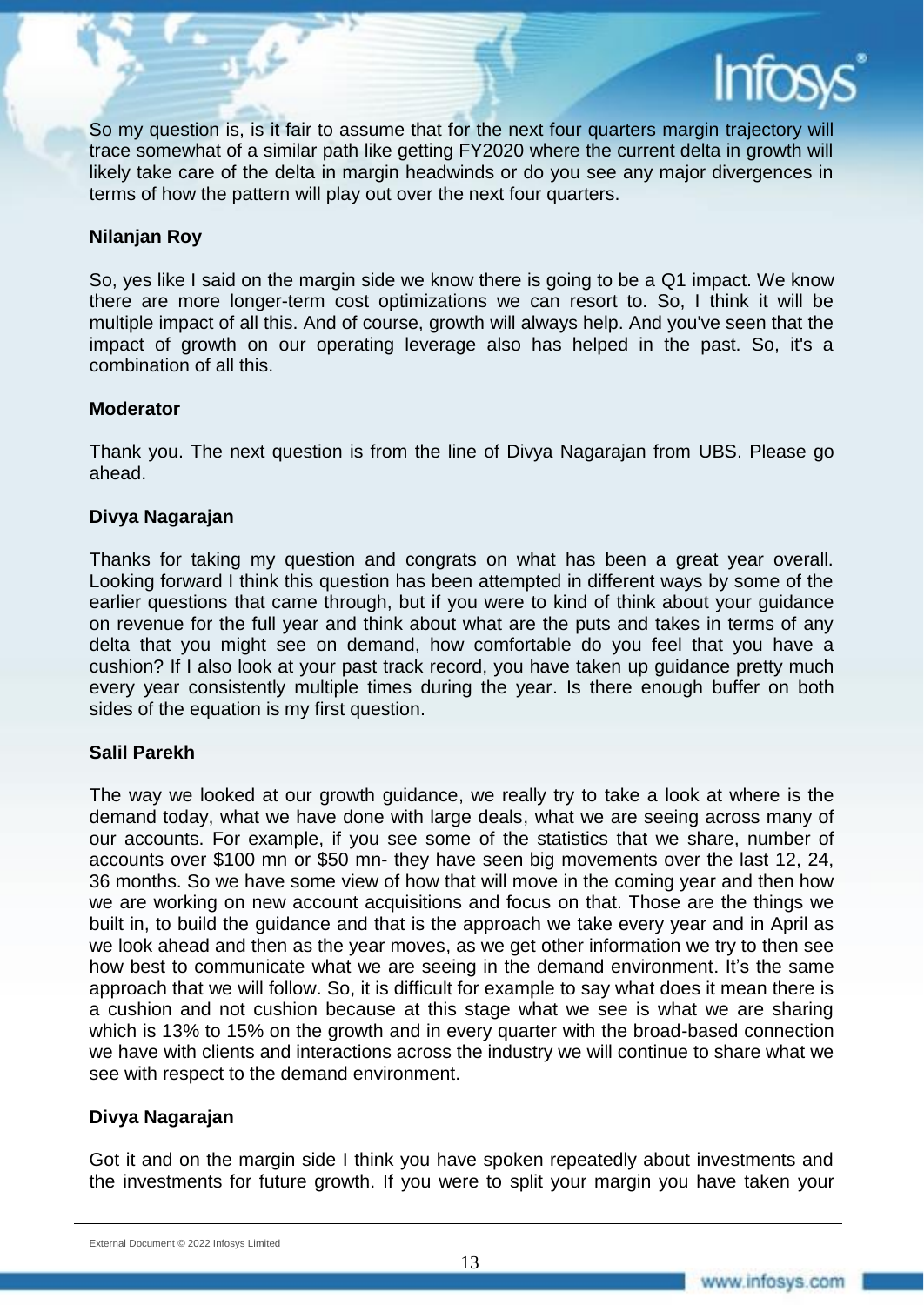

guide down roughly by a percent, could you split it into what could be the contribution of the investments and what is really the contribution of all the other metrics that you have talked about that are likely to reverse.

### **Nilanjan Roy**

Yes, so like I said, every year we have headwinds on compensation, that is the biggest one. We have headwinds this year coming on the travel and the facility side as things open up. And then we have the cost optimization program which has been running quite well across all these years – automation, onsite-offshore, subcon – again which is also high, and then the investments which we are going to make. We will start the investments during the year and this will be on sales side, cloud capabilities, people incentives on higher skill sets. So, it is a combination of all this. We are not really calling out the separate impact and all of that has been considered into the margin structure.

#### **Divya Nagarajan**

Got it. My last question if I may. So should I assume that your increased visa cost that you have had, you have almost had like 1% impact in the quarter, the higher visa application is to kind of offset some of the subcontracting pressures that you have had now with travel opening up in the western market.

### **Nilanjan Roy**

Yes so as I mentioned, the impact in the margin walk was a combination of visa, thirdparty cost and another one off which we enjoyed in quarter three, that was altogether 1% in margin walk which I took you through.

#### **Divya Nagarajan**

Got it thanks I will come for follow up if there is any time and wish you all the best for the year.

#### **Moderator**

Thank you. The next question is from the line of Pankaj Kapoor from CLSA. Please go ahead.

#### **Pankaj Kapoor**

Hi! Thanks for the opportunity. The question again is on margins and the investment that you spoke of. I was just wondering are these similar to the investment that you had done in 2018-2019, so more of one time kind of an investment or these are more regular investments that anyway you would keep doing in the business.

#### **Salil Parekh**

I think the way we are looking at it is, we put in place that strategy a few years ago. We built out deep capability across multiple areas – that was what we did in the first sort of 6 months, a year or so. We are now seeing over the last 4 years a good impact of that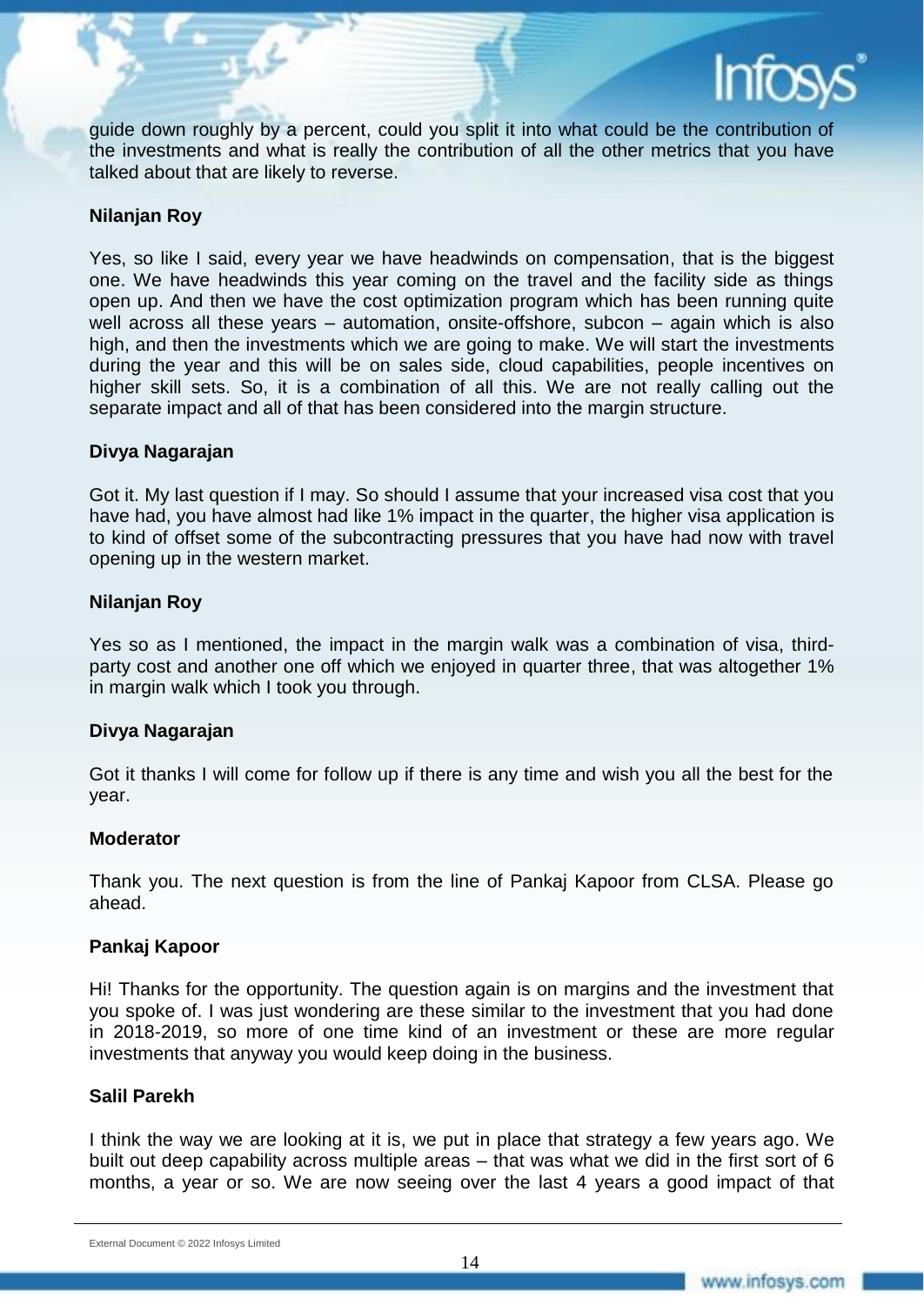

approach. We see a tremendous demand environment which we see across cloud, areas of digital, automation, and some of the new digital tech companies. We want to take that and build the capability deeper in those areas. We consider that now one time approach in the next few quarters to get it mobilized. It is not something which is going to be a continuous new activity for us and then we want to again like we did last time a shift into building capability from the operating business itself. But since we see an inflection point in what we see as the opportunity set, we want to make sure we take advantage of that, keep our leading position with market share growth that we have had over the past 3-4 years and try to build on that for the coming 3 to 5 years.

### **Pankaj Kapoor**

Understand that, and the other question also was on your guidance on the revenue side. What kind of a outlook you are building in on the macro concerns around what is happening in the Eastern Europe or even the larger macro worries around the inflation in your end markets. Are you taking any impact of that, maybe in the second half of the year, or the guidance is more on an 'as is' basis and in case if there is any incremental deterioration in the macros that would be probably incremental to whatever the guidance that we have given.

### **Salil Parekh**

Today what we see is the point that you mentioned are in the macro environment, but as we look at our demand environment we do not see any impact to it. And we do not have a clear view of how to make an estimate for Q3, Q4 at what level and so on. Based on that we have built the guidance today and we will evolve it as we go through. We feel comfortable given what we are seeing in the environment that this is the sort of growth that we will see in the range of 13% to 15%. We do not see really an impact of those factors in the demand environment today.

#### **Moderator**

Thank you. The next question is from the line of Vibhor Singhal from PhillipCapital. Please go ahead.

#### **Vibhor Singhal**

Salil couple of questions again on the European part. My first question is that as you have already mentioned that our exposure to Russia and the other geographies as of now is limited, just wanted to basically understand, as we work for a lot of multinational clients who have operations across countries and in parts of Russia and Europe as well. So, what are the conversations with those clients like. Is there a possibility of them maybe curtailing down this to some extent or is there some negativity in the conversation that is creeping in.

Second, a more longer-term question on the same geography is that, over the last 2 to 3 years, in fact more than that last 4-5 years we have seen eastern Europe evolve as a destination for hiring for a lot of companies maybe in data analytics and many other domains. Do you believe that the current war situation has pushed that back by maybe a few quarters or years or do you think it is a temporary situation and once it resolves, the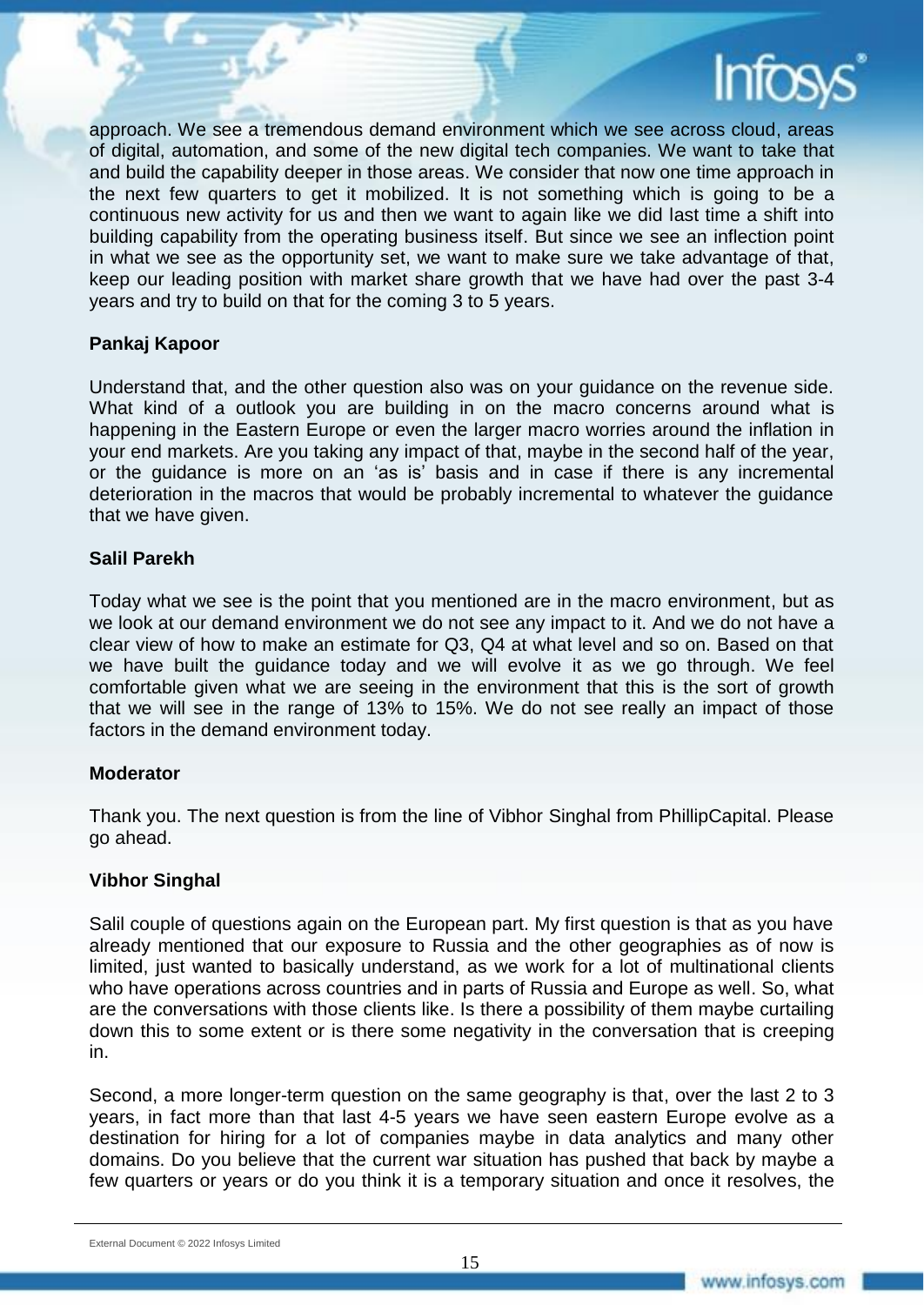

earlier attractiveness of eastern Europe vis-à-vis hiring for the specific domains will still come back as it was before?

#### **Salil Parekh**

So, I have understood first was is the situation in Ukraine impacting any demand in European clients if that is the question - currently our conversations and discussions with clients in Europe do not see any impact on the demand environment for us because of this situation. Of course as we go through the next few quarters and so on we will see how it plays out depending on the duration and so on.

On the second one, the recruitment situation, we have centers for example in countries in Eastern Europe and we see that growing quite well for us. Today we have no center in Ukraine but the other areas we have been expanding in and that has developed quite well. We do not see an impact today – there might obviously be impact with centers in Ukraine. So our centers which are in other geographies in Eastern Europe, we are seeing good growth in those centers.

#### **Vibhor Singhal**

So if I were to specifically ask something like Hungary, Poland, Austria they would continue to remain attractive destinations for us to hire and do businesses there.

#### **Salil Parekh**

Poland and Romania are the locations where we have centers and we are actively recruiting and scaling up in those locations.

#### **Vibhor Singhal**

Got it, thanks for taking my questions and wish you all the best.

#### **Moderator**

Thank you. The next question is from the line of Ravi Menon from Macquarie. Please go ahead.

### **Ravi Menon**

Thank you for the opportunity. Just want to clarify on this pass through cost, should we not think of this as like a margin tailwind whenever this pass through cost reduces because I assume that your customers have the option let us say if it is the ServiceNow software, they can procure it themselves. So, I would assume that these are done at zero markup would that be correct?

#### **Nilanjan Roy**

Yes, these are long-term contracts and I think the value proposition which we have is how we bundle services with these software. So, it is just not a one-off sale. I think that the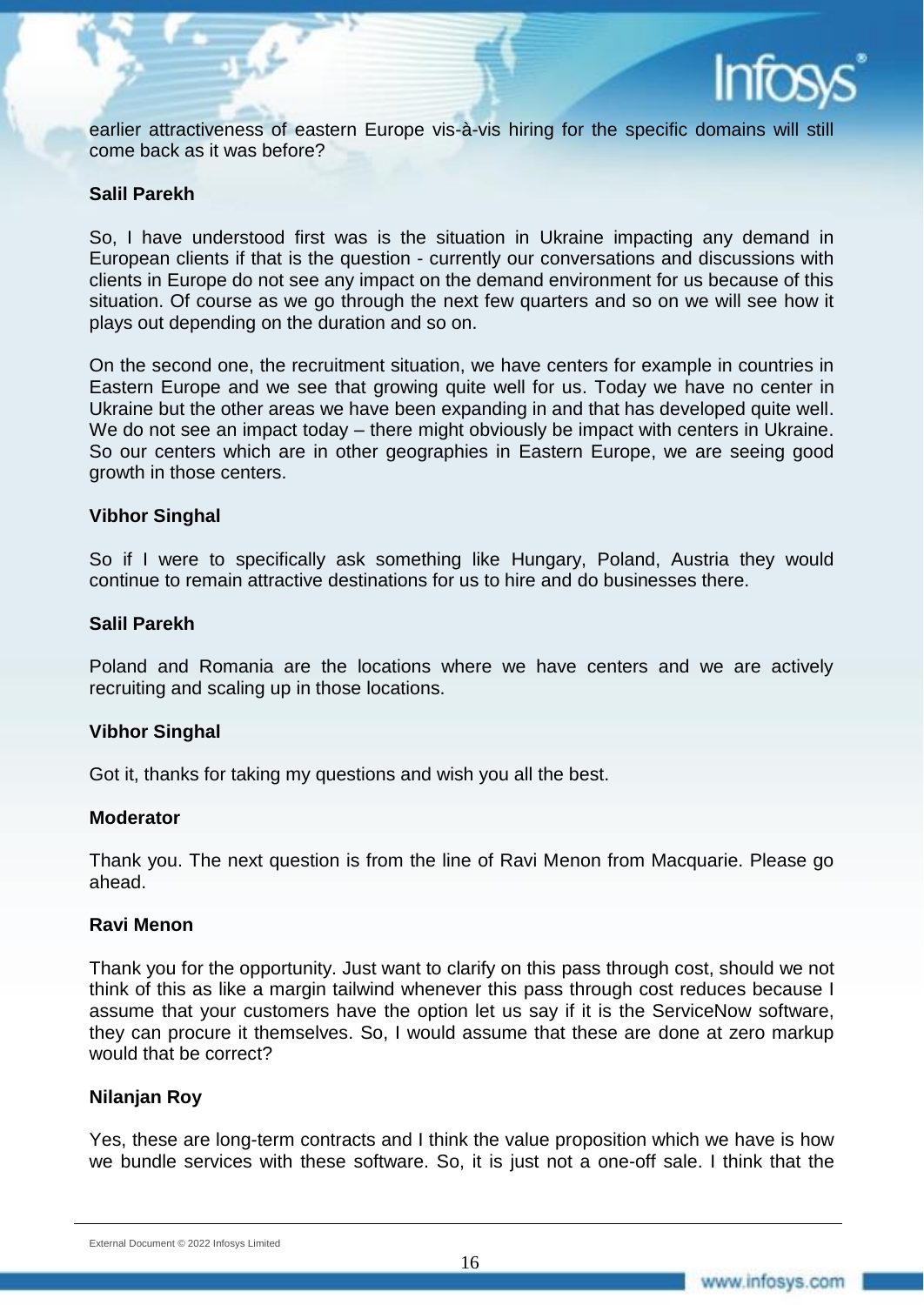

proposition with us, is that we can integrate this into the cloud into the vertical stacks etc. and bundle that with the services which we have. So that is the way we look at it.

#### **Ravi Menon**

But my question was what should we assume as a margin for this, should we assume that this is a margin tailwind, should we think of this and adjust for the margins accordingly. I assume that this is a zero margin because the client can actually procure that and just ask you to implement it.

### **Nilanjan Roy**

But as you see the overall market for software as a service is growing dramatically and that is something where we can come in and add this value. So, it is just not one client with one software there are multiple clients, there are horizontal softwares, various kinds as well. So, I think this is a proposition which we have which is quite unique for us so you just cannot see it as a one-off intervention with one client.

#### **Ravi Menon**

So are you saying these are software that you own, this is your intellectual property, I thought these are third party items bought for service delivery.

#### **Nilanjan Roy**

Yes like I said these are software which are of course owned by the SaaS vendors but the bundling of services which we do with it, that is the value proposition we give to our client.

#### **Ravi Menon**

Second question is, if you look at the incremental revenue this quarter we added about \$30 mn, last quarter we added north of \$50 mn, if I remember correctly and this quarter the increase in pass through cost is \$40 mn. So, if I just for that, your services revenue has dropped in a surprisingly strong demand environment. So how should we think about it? I mean is it that certain projects have come to an end and this is across the board, I mean we have seen decline in Life sciences both in North America and Europe. But it is not that this one vertical that dragged you down or a particular client, it seems to be the incremental revenue is soft across the board so how should we think about that.

#### **Nilanjan Roy**

Yes so firstly, volume growth sequentially has been very strong first point. Second point if you see our YoY, it is 20.6% versus 19.7% for the year. Our number for exit rate is higher than the average for the year. Number two our volumes growth sequentially is higher, we have added 22,000 people this quarter and I am assuming many of these are being hired to look for future demand and get them into production so that is the third signal we have got. Fourth if you see from a revenue perspective versus the volume increase we have seen. We have talked about the seasonality of quarter four, and if you look back over the last 5-6 years we have always had a seasonality of revenue versus volume in quarter four because of the working day impact. We have seen some COVID leave in the initial part of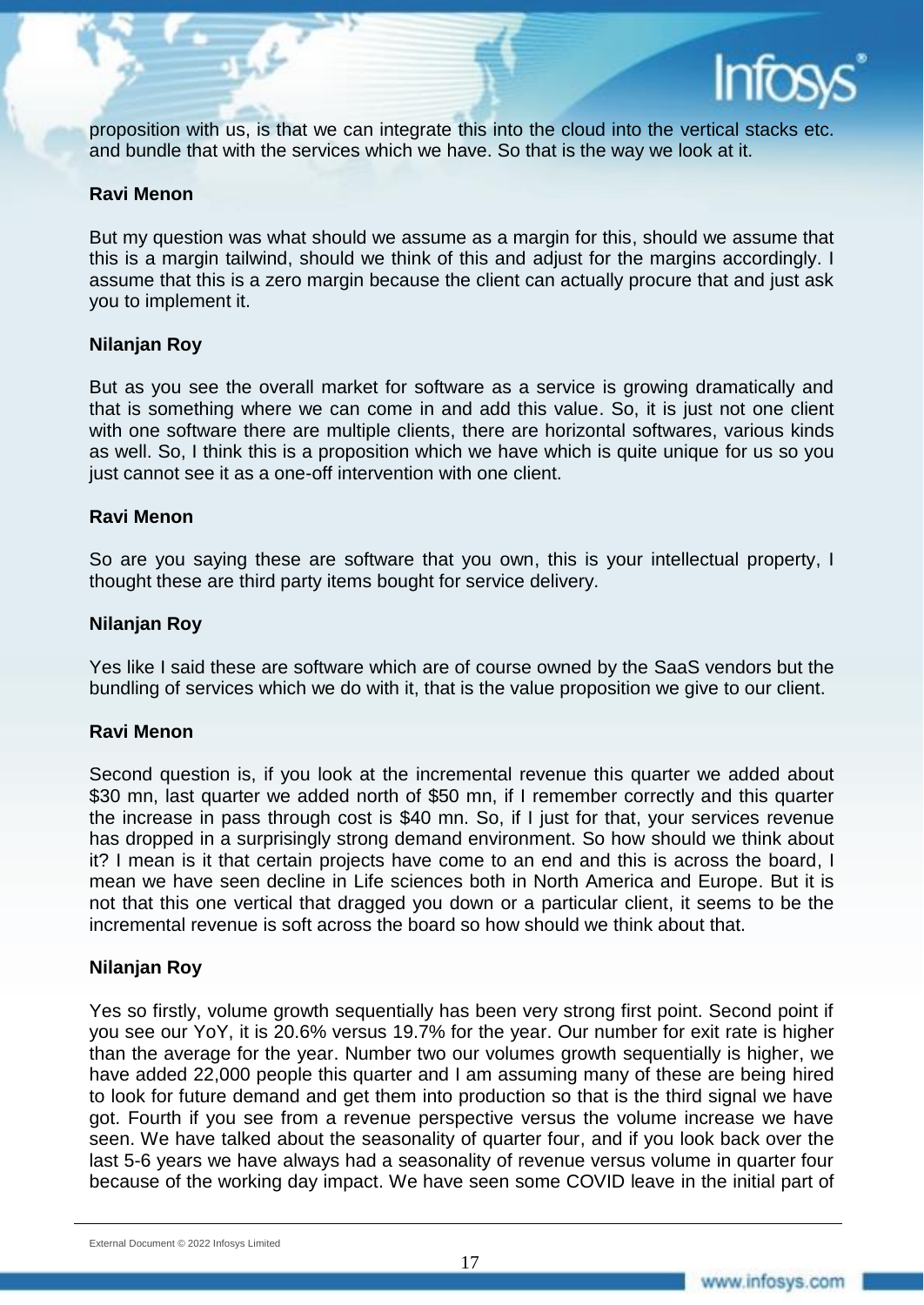

January impacting us. We had this one off we have just talked about the commercial contract for one client and of course there are some other puts and takes. So I do not think you can just see quarter four in isolation. We would not have given a guidance of 13% to 15% - this is probably the highest guidance we have given at the start of the year in the last 10 years at least. So I think all the demand indicators and landmarks are looking very good.

#### **Ravi Menon**

One last question on the utilization. You are talking about cooling it down a little. What would be a good range that we should think about, would it come down to about 85% or so, would that be sufficient or should we think even lower.

#### **Nilanjan Roy**

Yes, so 85% is the number – it may go up or down in the quarter but that would be somewhere where we would be – more or less in the comfort range as well.

#### **Moderator**

Thank you. The next question is from the line of Jamie Friedman from Susquehanna. Please go ahead.

#### **Jamie Friedman**

Nilanjan, I believe that you mentioned in your prepared remarks that you are anticipating that the subcontractor costs are plateauing. I was just wondering why you are concluding that, is that Visa related or is there something else we should be aware of.

#### **Nilanjan Roy**

So, our subcon costs are pretty much plateaued at around 11.1% in this quarter as a percentage of revenue, but from an exit headcount perspective it has actually come down. And the reason for this whole ramp up of this subcons is our recruitment engine was a bit behind. We were hiring 11,000, 12,000 people each quarter and the balance demand was being fulfilled by subcons. With us now getting into this mode of hiring freshers, we hired 22,000 people this quarter which is close to about 7% of the exit headcount. And as we look ahead we will continue to push on the pedal in terms of recruitment and replace many of the subcons either through a replacement system or what we call a program of 'subcon to hires' in which we offer them a full time employment within the company. So, we have been doing that. We have been at the lowest of the industry in 2019-2020 in terms of subcon. So, we know where we have to get at. It may take us some time, a few quarters, but we know that's the margin lever we can press on.

#### **Jamie Friedman**

Thank you and then I believe Nilanjan you also had quantified the client contract provision, could you repeat the percentage impact if you stated it.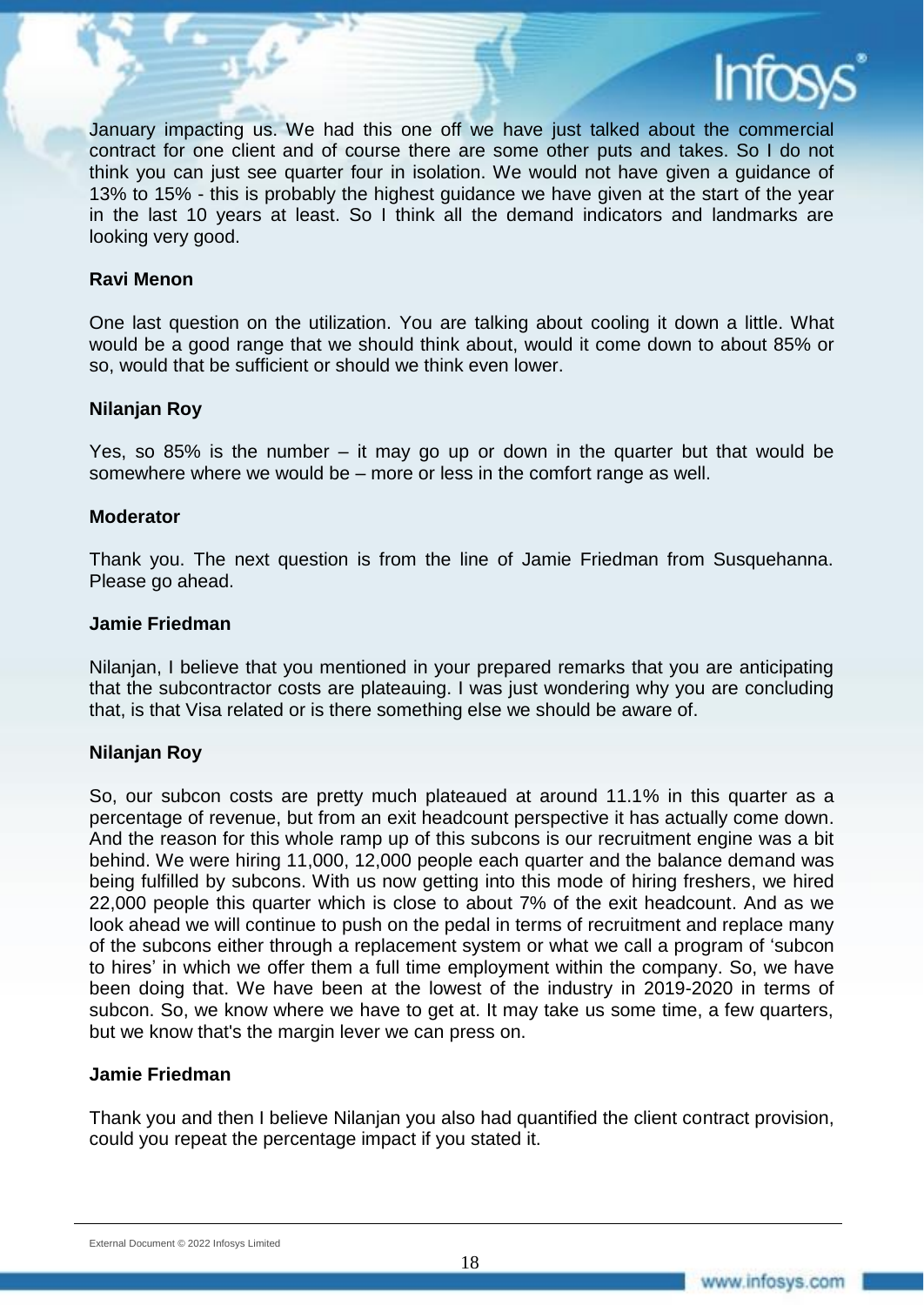

## **Nilanjan Roy**

So it is less than a percentage and we think over a period of time this should come back.

#### **Jamie Friedman**

Got it, thank you I will get back in the queue.

#### **Moderator**

Thank you. The next question is from the line of Kumar Rakesh from BNP Paribas. Please go ahead.

### **Kumar Rakesh**

Good evening, thank you for taking my question. My first question was more around the margin and the guidance which we have reduced a bit. So is this a reflection of some of the transient impacts which we are seeing especially about some of the things which you talked about supply side constraint and the investment which we are making or is there a structural change in some of the cost structure of the deals which we are making. So, as we have strong growth in some of the additional cost which comes along with that through third party and other things are essentially pushing our margin down?

### **Nilanjan Roy**

No, so the last part is I think quite clear, if you have seen actually our large deal strategy which we announced in the beginning of FY2019, we were then doing about \$3 bn large deal. So we went from \$3 bn to \$6 bn to \$9 bn to \$14 bn, so while large deals actually went up even our margins went up. So some of that impact which people fear, when we go into large deals in the initial part of the cycle, of course headwinds are there because clients want cost savings upfront. But we are clear about the deal tenure and how do we price the deal so that over a period of time we are able to take out costs from our various levers which we have and come closer to the portfolio margin. So that is something we have been doing for the last 3, 4, 5 years, 10 years in this industry. I think the impact we are talking about is much more about the investments we want to make around what we have seen in the past, the success of what we have done, and we think with this robust demand environment these are new capabilities we should invest in as we progress. And the usual headwinds which we talked about, the bigger differentiation is the pandemic cost normalizing and I think you all have the numbers in terms of travel, utilization, onsiteoffshore, subcon. So, some of those you can start triangulating what is going to come back on return to normal.

### **Kumar Rakesh**

Got it thanks for that. Our large deal wins which we report have been steady between \$2, \$2.5 bn for the last few quarters. To understand a lot of the deal activity is also happening in the smaller size which is not getting reflected here. So would you give sense on the overall deal size how that being trending or would you consider sharing that data on an ongoing basis?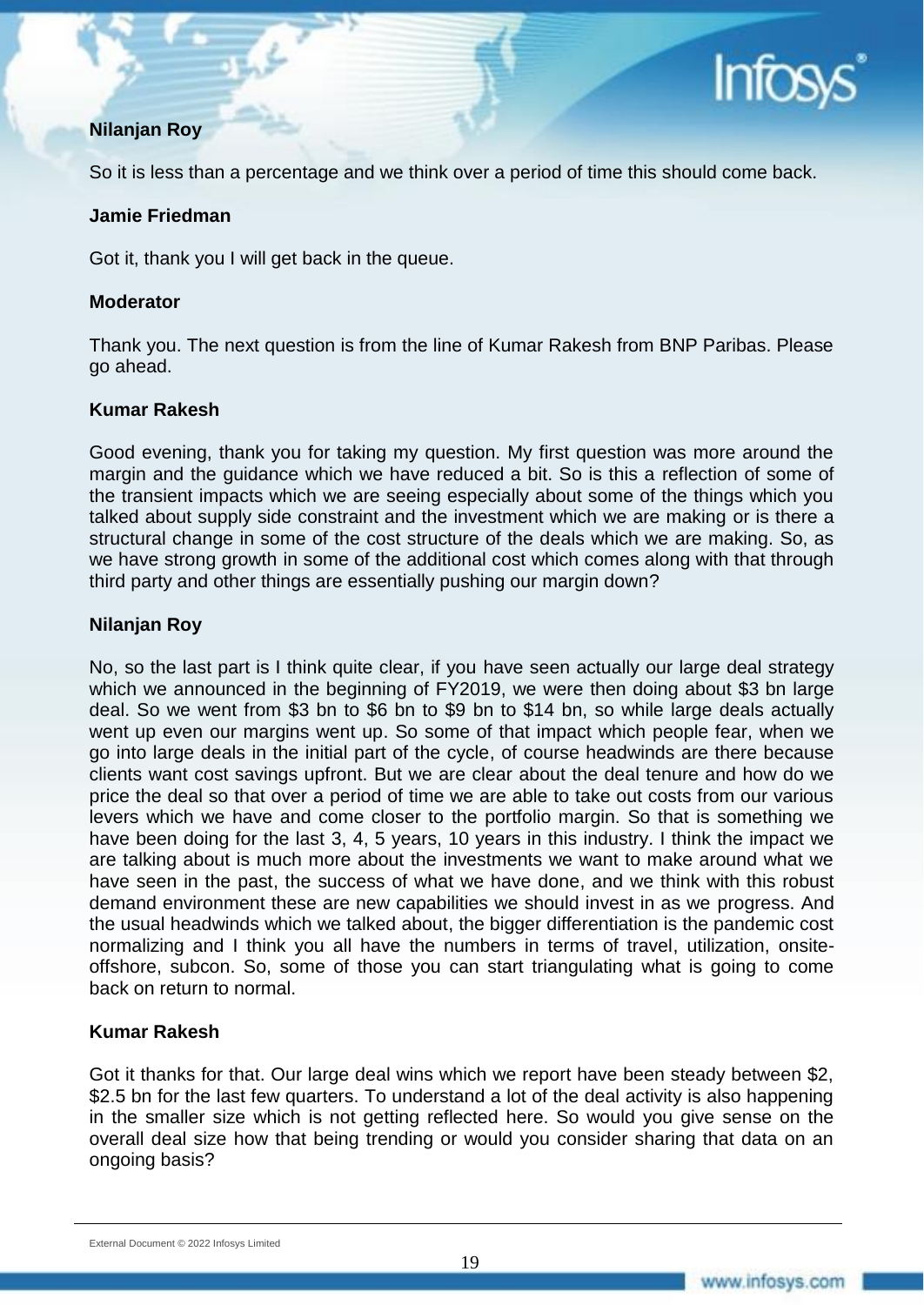### **Salil Parekh**

I think at this stage we are not sharing that data outside. Our focus was to share some of the areas which we had made sort of a change a few years ago for example the digital revenue percentage and the large deal value. What you mentioned of course is accurate, we have tremendous activity across all these sizes, we have a very robust overall pipeline and also a very robust conversion with net new which also feeds a little bit into the earlier discussion on our revenue growth guidance.

#### **Kumar Rakesh**

Great one final thing, I think I heard that you talk about 85,000 fresher hiring which we have done this fiscal year any target which we have set for next fiscal year.

### **Salil Parekh**

For next year's campus recruiting we have not communicated that beyond saying that we will do more than 50,000 campus recruits for next year. As we go through the year we will communicate more on that but today we see an active campus recruitment program.

#### **Kumar Rakesh**

Got it, thanks for that, I will fall back in the queue.

### **Moderator**

Thank you. The next question is from the line of Sandeep Shah from Equirus Securities. Please go ahead.

### **Sandeep Shah**

Thanks for the opportunity. Most of the questions are answered. Just wanted to understand the gap between the utilization including trainee and excluding trainees is as big as 700 basis points and we are adding freshers for last so many quarters and with that you are also expecting subcontracting cost savings, is it fair to say second half of FY2023 margin may have more upward bias? Pricing, with a lag may also be a tailwind versus first half?

#### **Nilanjan Roy**

Yes, these trainees have to go through the whole Mysore stint, then they go to the bench, they get reskilled on specialty skills, and then we lead them into production. So it takes some time as well and which is why utilization excluding trainees and including trainees you see the gap. We have an increase in the overall trainee count as well between quarter-to-quarter who have not been deployed in projects. But from a margin perspective I am not sure this is a big part of the headwind of H1vs. H2. I think the H1 impact because of the comp increase is upfront one which happens every year and you can go back 2 years and see that as well, but overall for the year at 21% to 23% we are quite comfortable.